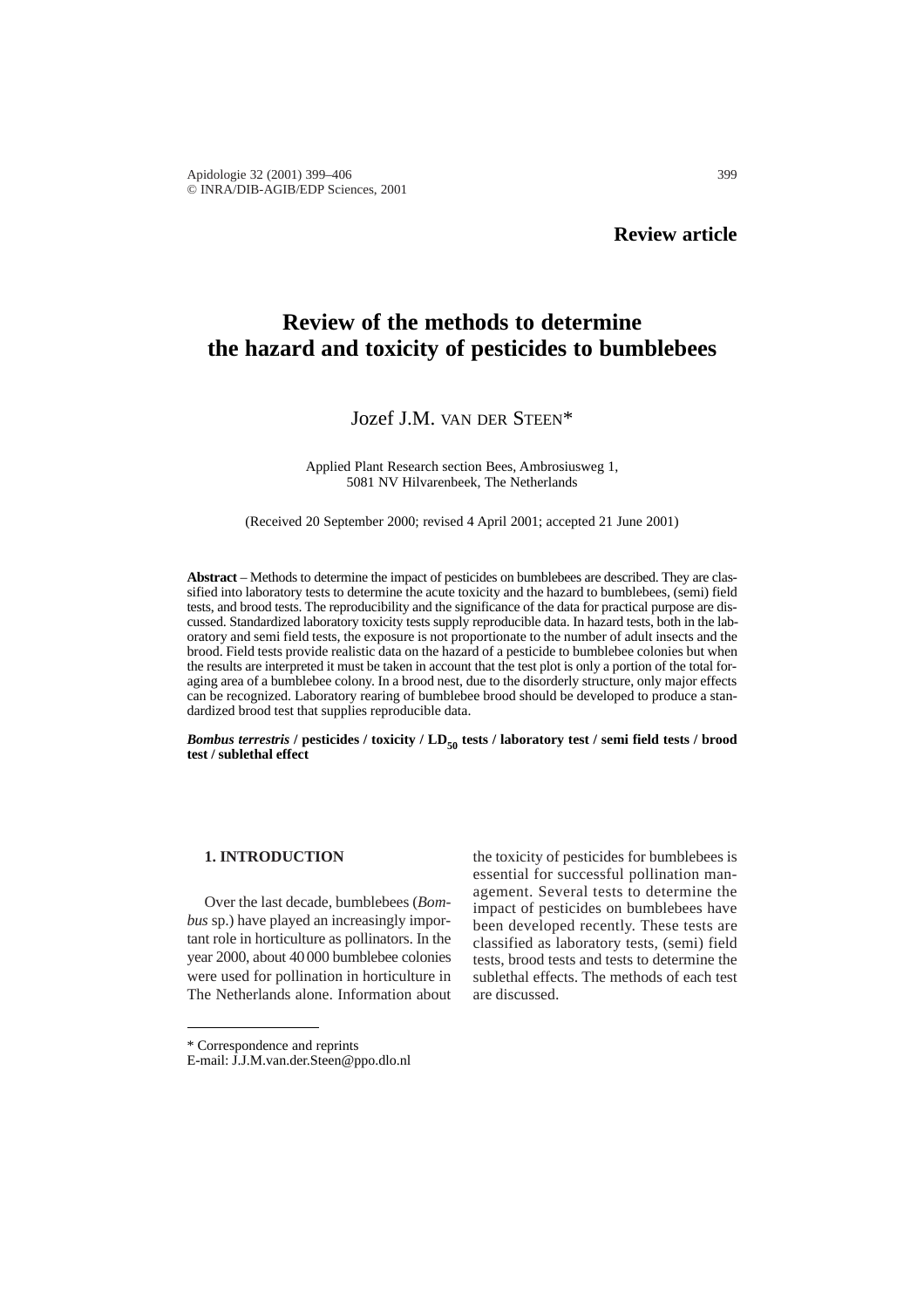## **2. LABORATORY TESTS**

Laboratory tests are conducted to determine the acute toxicity of a pesticide to bumblebees, expressed as a lethal dose  $(LD_{50})$ . They are also conducted to determine the hazard of a pesticide when used in the recommended concentration in the field. The lethal dose  $(LD_{50})$  is the dose at which 50% of the test bumblebees die within a defined period.

## **2.1.** Acute oral  $LD_{50}$  test

In 1993 Gretenkord, Schaefer and van der Steen formed a working group of the International Commission for Plant-Bee Relationships (ICPBR) to develop methods to determine the acute oral and contact  $LD_{50}$ for bumblebees. The tests described by Gretenkord (1997) and van der Steen et al. (1996) are similar in outline and are described hereafter as one test. This test is derived from the OECD test (1992). Bumblebee (*Bombus terrestris* L.) workers are fed individually with a range of concentrations of a pesticide dissolved in a 50% sugar solution. Each individual bumblebee is fed 10 µl of the test solution. Prior to offering the test solution, the bumblebees are starved for 2–3 hours. Per concentration, 30 bumblebees must have consumed the test solution within 2 hours, the maximum intake time. The  $LD_{50}$  is calculated with the mortality data, obtained 24, 48 or 72 hours after intake. The  $LD_{50}$  is expressed in  $\mu$ g a.i. or formulation/bumblebee.

## **2.2.** Acute contact  $LD_{50}$  test

The acute contact  $LD_{50}$  tests described by Tasei (1987, 1993, 1994), van der Steen (1994 and 1996) and Gretenkord (1997) are fundamentally similar. In the tests, bumblebee workers (*B. terrestris*) are narcotised with  $CO<sub>2</sub>$  and 1 µl of test solution (pesticide dissolved in acetone) is administered on the thorax. The observation time is

72 hours. A range of concentrations is tested and at least 30 bumblebees workers are treated per concentration. The  $LD_{50}$  is expressed in µg a.i. or formulation/bumblebee. Gretenkord and van der Steen recommend that the test solution be administered on the ventral part of the thorax between the 2nd and 3th pair of legs respectively, to avoid grooming attempts using their legs on the dorsal part of the thorax by recovering individuals.

#### **2.3. Laboratory hazard test**

Schaefer (1993) describes laboratory hazard tests via oral, contact and respiratory routes. These tests, developed for the honeybee, are derived from Stute (1991). For the oral route, groups of 10 *B. terrestris* bumblebees (males plus workers) are fed 2 mL of a 1% test substance in honey solution. If this concentration shows effects, 0.5% and 0.1% concentrations are tested. The intake time is 24 hours, based on the average amount a bumblebee consumes of a 150 µl 30% sucrose solution within 24 hours. The precise amount consumed is determined by repipetting the test solution left after 24 hours. The starvation period, prior to feeding is 2 hours.

For the two contact tests and the respiratory test, the test substance is administered in a concentration that is twice the recommended dose for field application. For the first contact route, groups of 10 bumblebees are housed for 72 hours in cages covered inside with 156 cm<sup>2</sup> paper sprinkled with 20 ml test solution in water and afterwards air-dried. In the second contact test, the bees are sprinkled directly with 1 mL test substance in water. In the laboratory hazard test via the respiratory route, bumblebees are exposed for 72 hours to the test substance in water by placing a test cage that has holes in the bottom over a petri dish containing the test solution.

Sechser (1996) describes a sequential test scheme that includes a feeding test, three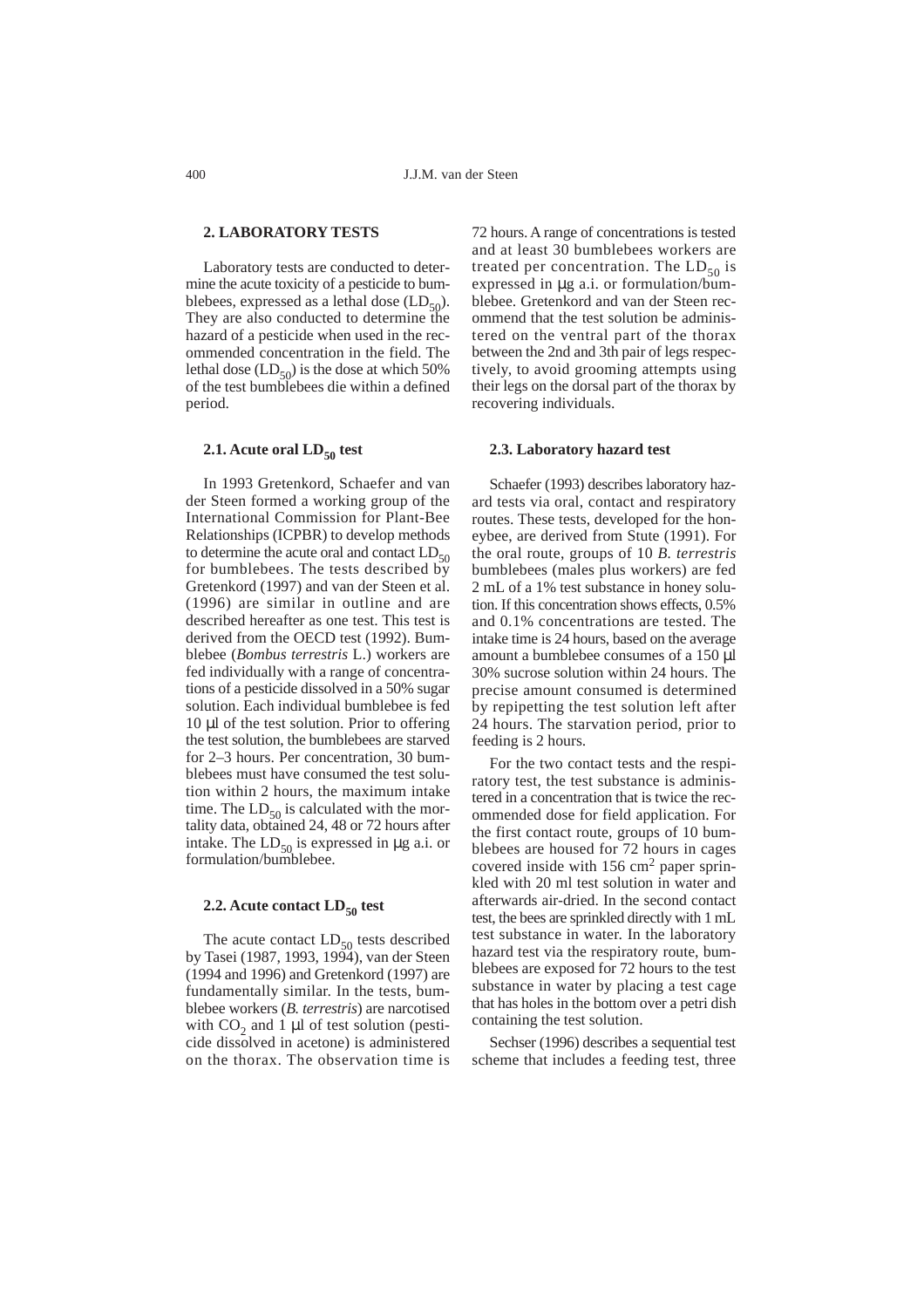contact tests, and a cage test. The test substance is applied in the recommended dose for field application. In all tests, the test groups consist of 5 bumblebee workers (*B. terrestris*). In the feeding test, the test groups are housed in plexiglass cylinders and are fed 2 mL test solution per day for 5 days (pesticide in the recommended dose in fructose solution). In the first contact test, the bottom of the cylinder is sprayed with pesticide solution in the recommended concentration and later dried. Next bumblebee workers are housed in the cylinder. In the second contact test 1 µl test solution is dripped on the thorax of the bumblebee, and in the third contact test the bumblebees are dipped into the test solution for 5 seconds. In the feeding test and the contact tests, the observation period is 5 days.

#### **2.4. Comments on the laboratory tests**

As mentioned above, two types of laboratory tests are used. In the toxicity test, the impact of a pesticide, irrespective of the recommended dose for field application, is determined. The advantage of this test is that the impacts of pesticides, expressed in the  $LD_{50}$ 's, are comparable to each other. To translate the  $LD_{50}$  into the impact of the pesticide in the field, data obtained from field tests and practice and the  $LD_{50}$  must be linked to each other. This is done for honeybees (*Apis mellifera* L.) by calculation of the hazard ratio, as described in 'Organisation Européenne et méditerranéenne Pour la Protection de Plantes (OEPP)/European and Mediterranean Plant Protection Organization (EPPO), 1992, "Decision making scheme for the environmental risk assessment of plant protection products" Chapter 10, Honeybees'. As bumblebee tests are relatively new, data from field tests and practice are scarce so far.

In contrast to the toxicity test, the hazard test determines the hazard of a pesticide to bumble bees at the recommended concentration for field purposes. However, this

pseudo-realistic approach is questionable. Continuous exposure, both oral and contact, during 24 hours or longer results in extreme overexposure and does not give a realistic picture of the impact of the pesticide. The main disadvantage is that the data obtained from these tests can not be compared to each other.

*Individual feeding and group feeding*: Bumblebees do not share food by trophallaxis. There is great variation in the amount of test solution that a bumblebee consumes at one time. It is obvious that in group feeding, the test solution will not be equally shared among the bees. Together with the phenomenon of torpor, to be discussed later, it is clear that group feeding is unsuitable for bumblebee testing.

*Torpor*: During laboratory tests, bumblebees frequently fall into a state of torpor. This has consequences for the feeding tests. Gretenkord (1997) and van der Steen (1996) disrupt this behaviour by switching the light on and off and by moving the test cups.

Unlike honeybees, individually caged bumblebees do have difficulties in finding the test solution. They seem unable to detect the location of the test solution and they must stumble across it to find it. The test solution has to be offered outside the cage or via a micropipette to prevent pollution of the test solution, Gretenkord (1997) and van der Steen (1996) mark the opening in the cage through which the individual bumblebee has to take in the test solution with sugar solution.

*Weight influence upon sensitivity*: There is a significant link between the size of the bumblebee and its susceptibility to a pesticide. The bigger the bumblebee, the less susceptible it is to a pesticide (Drescher, 1991; van der Steen, 1994; Philipsen, unpublished data). That is why overly small and overly big bumblebees must be excluded from a test group (van der Steen, 1996; Gretenkord, 1997). There is a significant link between weight and size of the thorax, so weight is a good criterion for selection.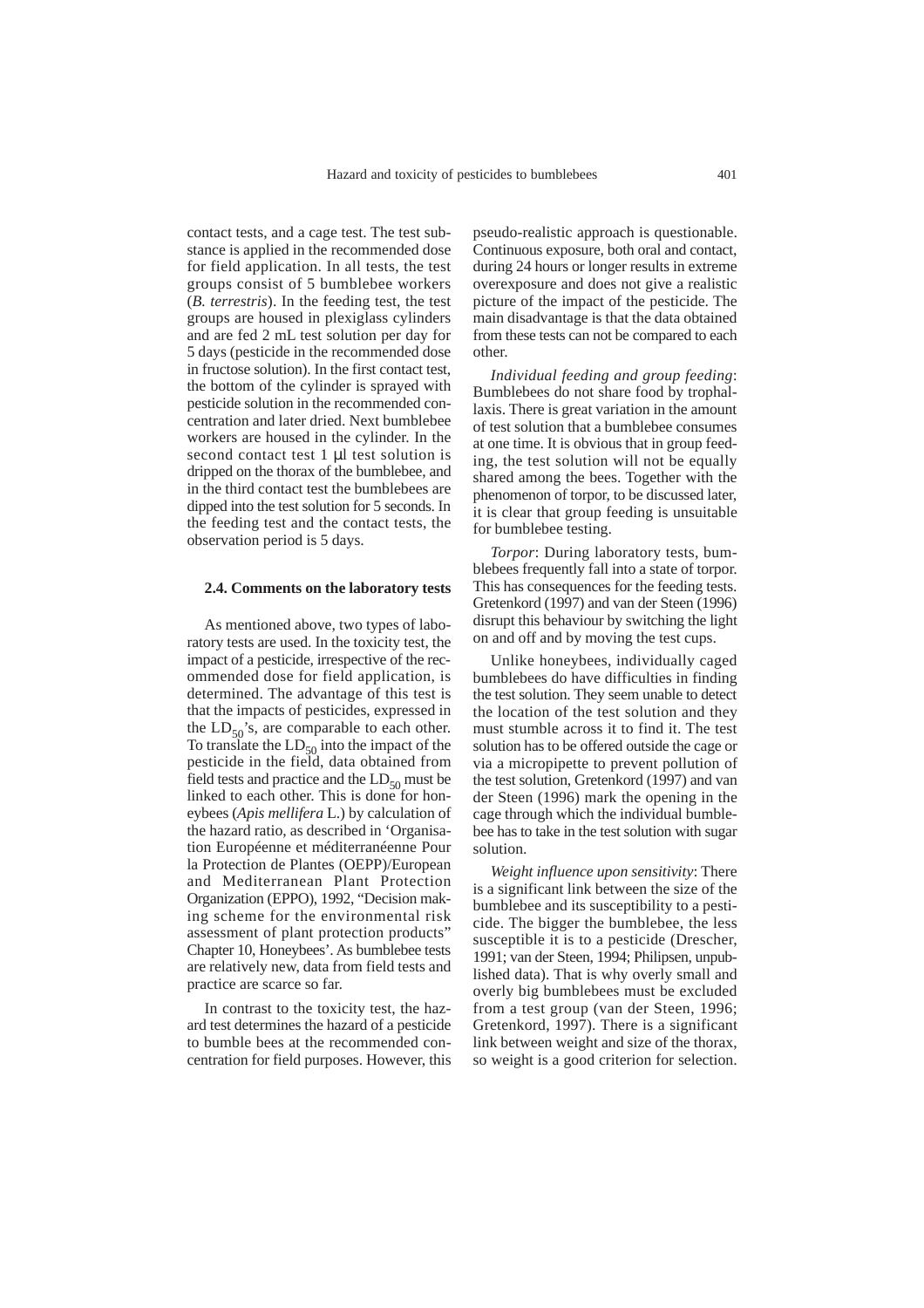Although the bumblebees can consume up to 25% of their weight (Schaefer, 1993), it has been observed that the effect of differences in crop content is limited when the bees are taken directly from the colony (Philipsen, unpublished data).

*Males/workers*: Since bumblebee males also visit flowers and participate in pollination activity, it would be interesting to determine the impact of a pesticide on these bumblebees. But, as long as there are no data available concerning the impact on males, males and workers should not be mixed and the standard tests should be carried out on females only.

*Duration of the test*: In acute oral toxicity tests, it has been observed that the effect of organophosphates increases over time (Drescher, 1991; Philipsen, unpublished data). Because of this phenomenon, the observation time must be at least 72 hours.

*Bumblebee species*: With respect to methomyl, here is no significant difference in the sensitivity of *B. terrestris* and that of *Bombus lapidarius* L. (Drescher, 1991).

#### **3. (SEMI) FIELD TESTS**

#### **3.1. Protocols**

Gretenkord (1996, 1997) described a tent test with standardized colonies. This protocol is an improved version of his tent test of 1993 in which he worked with colonies of up to 80 workers. The improvements will be discussed in "comments on (semi) field tests". In the protocol of 1997, a healthy queenright bumblebee colony (*B. terrestris*) with at least 100 workers is placed in a cool box in the ground, outside the tent, in order to protect it from overheating. By means of a tube, this box is connected to a gauze tent of 3 × 4 × 2 meters placed over *Phacelia tanacetifolia.* When a constant foraging activity of about 10 workers is reached, the connection tube is closed during the day, the colony is standardized, and after that,

the crop is sprayed. The standardized colony consists of a queen, about 10 foragers, 5 nurse bees, 4–6 egg clumps, a clump with 1–2 day old larvae, a clump with 3–4 day old larvae, a clump with 5–6 day old larvae and a clump with 10–15 pupae. The test colony remains in the test cage for 2–3 weeks and afterwards for 2 weeks in the laboratory to check the emerged bees for malformations.

Tasei (1987, 1993) conducted experiments in glasshouse compartments. Two colonies (*B. terrestris*) were placed in glasshouse compartments of  $3 \times 2$  meter with a crop area of 2 m2. Dead bees were collected every 24 hours. Each treatment was repeated after 7 days. Sechser (1996) placed a free flying colony in a tent of  $5-9$  m<sup>2</sup> that was sprayed with the pesticide in the recommended concentration. The colony was fed fructose solution with a pesticide at the recommended rate. After 6 weeks all stages were evaluated.

#### **3.2. Comments on (semi) field tests**

The main problem with tent tests is that the crop area and the size of a colony, that is used for pollination activity, are not proportionate. There is not enough pollen and nectar available in the cages for a colony of normal size. Addition of pollen and sugar syrup dilutes the possible effects caused by the pollen and nectar from the cage. This problem is insuperable and it makes the results of the tests by definition hard to interpret. To make sure that the pollen and nectar from the test plot are used for colony development, Gretenkord (1996, 1997) reduces the colony artificially. This facilitates the observations but the interpretation problem remains because the colony structure is not normal and it is not clear whether the crop area and the standardized colony size are in proportion or not.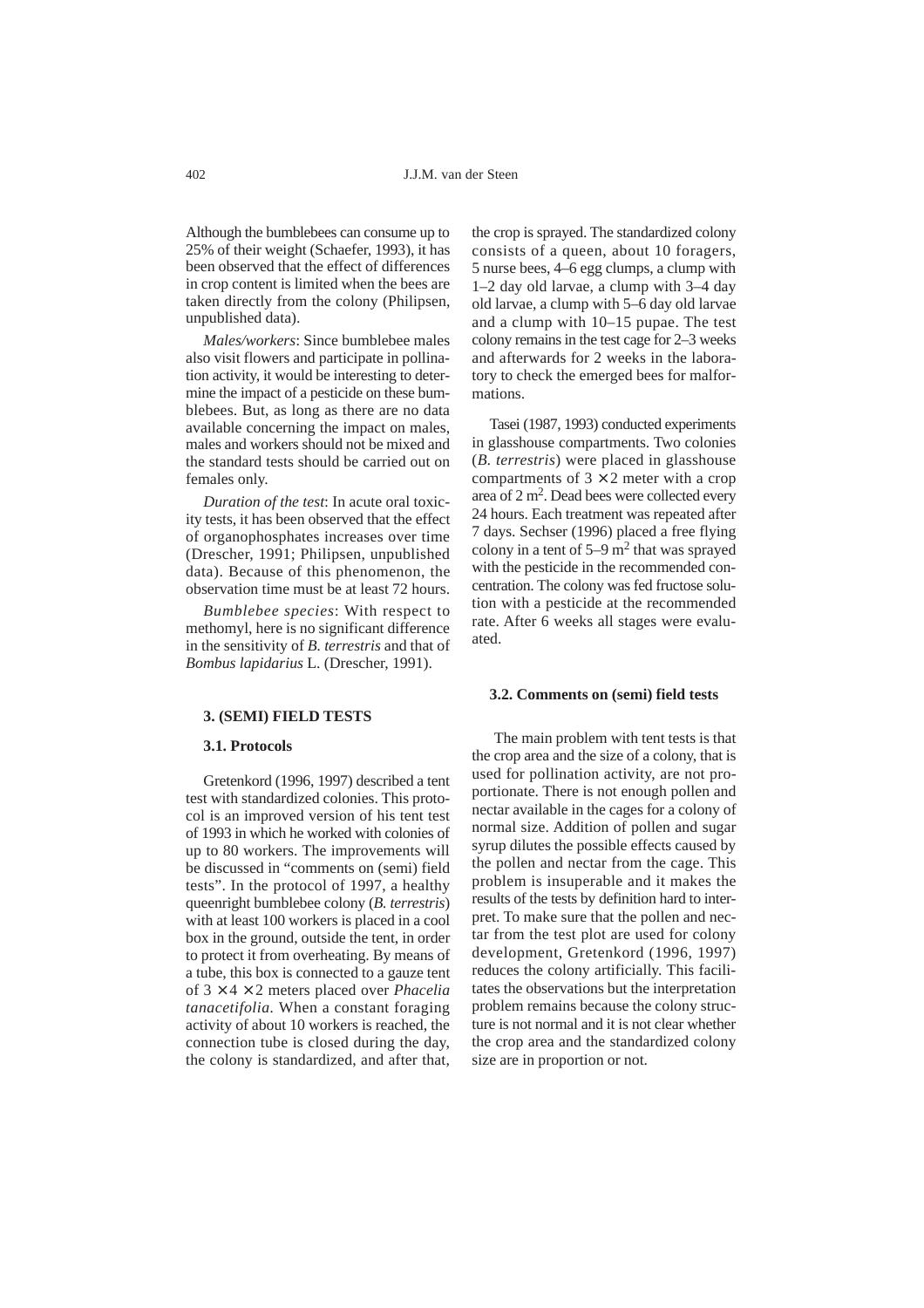## **4. FIELD TEST**

#### **4.1. Protocol**

Schaefer (1995) describes a field test in which six bumblebee colonies are placed in a 2400 m2. phacelia field. In the field, fallow lanes of 1.5 m width are laid out and covered with plastic to collect dead bees. Collection activity is monitored with observations on  $5 \times 1$  m<sup>2</sup> for 1 minute. Observations are carried out daily for 4 days. In the observations, the adults are counted, the colonies are checked for dead larvae and photographs of the broodnest are taken daily.

## **4.2. Comment on field tests**

In spite of the limitation that the test field is always just a portion of the total foraging area of a bumblebee colony, a field test gives the most realistic information of the impact of a pesticide on a bumblebee colony. Dead bee traps, plastic covered fallow lanes and daily observation of the brood give sufficient information to recognize a major impact. Collecting information on the impact on the brood is very hard because the location of the brood stages changes continuously. Photographing the brood nest daily is a useful tool in the interpretation of major effects on the brood. Data on the impact of a pesticide on honeybees cannot be transferred to bumblebees, among other things because of the different surface to volume ratio. In general, the greater the surface to volume ratio of individual bees the more susceptible bees become to field residues (Johansen, 1983).

## **5. BROODTEST**

#### **5.1. Protocols**

Three brood tests with *B. terrestris* colonies have been described by van den Eijnde (unpublished data), de Wael (1995) and Gretenkord (1996, 1997). Van den Eijnde tested the impact of Nomolt by feeding a colony 25 ml of a 50% sucrose solution with the test substance. This amount of food represents the average quantity a colony with about 50–80 workers and all stages of brood consumes in 24 hours. After the test solution has been consumed, the colony is offered a 50% sucrose solution ad libitum. By noting the presence of egg clumps, open cells with larvae, and cells with pupae 3 times a week during 3 weeks, the effect on the brood is checked. De Wael (1995) offers the pesticide dissolved in 50% sucrose solution for 24 hours to 6 colonies with 30–50 workers of *B. terrestris.* After that, 50% sucrose solution and pollen are available ad libitum. The observations consist of a daily count, the removal of dead adults and larvae and photographing the brood nest daily from a fixed position, starting a week prior to administering the test solution. Gretenkord (1996) chooses a totally different approach: laboratory rearing of the brood and treatment of the brood under laboratory conditions. Eggs are removed from colonies and kept in the incubator at 32 °C and 55–60% RH until hatching. Subsequently, the number of larvae per cup is standardized to 10 by removing or adding larvae. Then the larval cups are placed separately in small rearing boxes with 3 worker bumblebees at 28 °C and 50  $\pm$  5% RH. The test group is offered sucrose solution and pollen dough. The exposure of the larvae to the test substance is carried out with larvae 1, 4 or 6 days old, each for 24 hours. On the 7th day, the first larvae begin to pupate. After pupation of all the larvae, the workers are removed and the pupae are kept until the adults emerge. To determine the amount of food consumed by the larvae, the amount consumed by a test group of larvae and a test group of 3 workers without larvae are compared. With these data the average consumption of each larva can be estimated.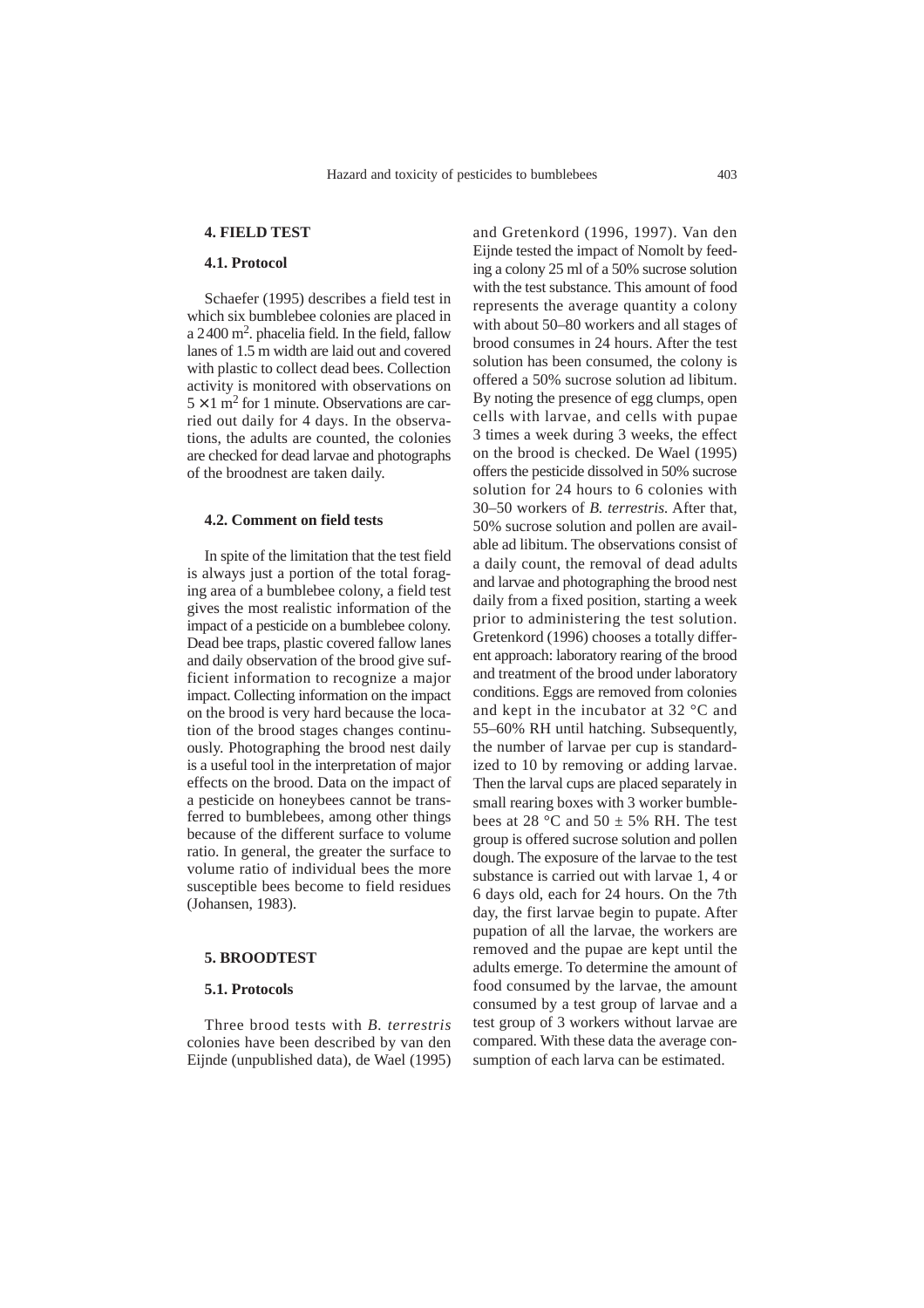## **5.2. Comments on brood tests**

The impact of a pesticide on the brood is of major importance. A broodnest that contains all stages of development, stimulates pollination activity while a decrease of the broodnest, due to brood mortality inhibits pollination activity. The effect of a pesticide that has a lethal effect on the brood will show up several days after application of the pesticide. Due to the fact that the broodnest of bumblebees has a disorderly structure, it is impossible to determine the exact impact of a pesticide on the different broodstages. The number of dead larvae and pupae is an unreliable parameter because cannibalism occurs. Photographs of the brood surface taken daily can show major effects. However, in this way, minor effects in a normal developing broodnest cannot be detected. Rearing and treating the brood in the laboratory can demonstrate these effects. Gretenkord has begun developing a method of testing the impact on the brood in detail. Efforts must be undertaken to improve laboratory rearing for testing toxicity on the brood. A laboratory brood test carried out with a range of concentrations to determine a lethal dose will supply reproducible and comparable information. Brood tests pose a special challenge in connection with newly developed Insect Growth Regulators  $(IGR's)$ .

## **6. SUBLETHAL DOSES**

Tasei (1993, 1994) conducted tests to investigate the sublethal effect of pesticides by checking the food consumption and longevity of adults with feeding tests involving a pesticide in a sublethal dose. Feeding contaminated pollen to hibernated queens tested the effect on the initiation phase of a colony. The parameters tested were the initiation of oviposition, the emergence of the first brood and the number of workers in the first brood. These tests give useful additional information about the long-term effects.

## **7. CONCLUSION**

Laboratory toxicity tests that have been developed so far to establish the acute oral and contact  $LD_{50}$ , produce reliable and reproducible results on the toxicity of test substances for adult bumblebees.

Hazard tests, developed so far only provide information about the impact of the overexposure to a pesticide. This applies to both laboratory and cage tests. In cage tests, the plant surface area is by definition not proportionate to a healthy normally developed bumblebee colony.

Due to the structure of a bumblebee's broodnest, it is impossible to obtain detailed information about the impact of a pesticide on the brood under practical circumstances. Only field tests provide reliable information on the actual hazard of a pesticide to bumblebee colonies.

Efforts to determine the impact of pesticides on adult bumblebees should focus on the improvement of standardized toxicity tests and on field tests. Because of the importance of brood to colony development and pollination performance, a standardized laboratory rearing method for bumblebee brood should be developed in order to determine the toxicity of pesticides on brood.

**Résumé – Mise au point sur les méthodes pour déterminer le risque et la toxicité des pesticides pour les bourdons (***Bombus* **sp.).** Depuis que l'élevage des bourdons sous abris s'est développé, ces insectes jouent un rôle important dans la pollinisation des cultures horticoles. Il est essentiel de disposer de données concernant l'impact des pesticides sur les bourdons pour gérer avec succès la pollinisation. Nous décrivons ici les méthodes mises au point pour déterminer cet impact. Les méthodes ont été classées en quatre groupes : (i) tests de laboratoire pour déterminer la toxicité aiguë, (ii) tests de laboratoire pour déterminer le risque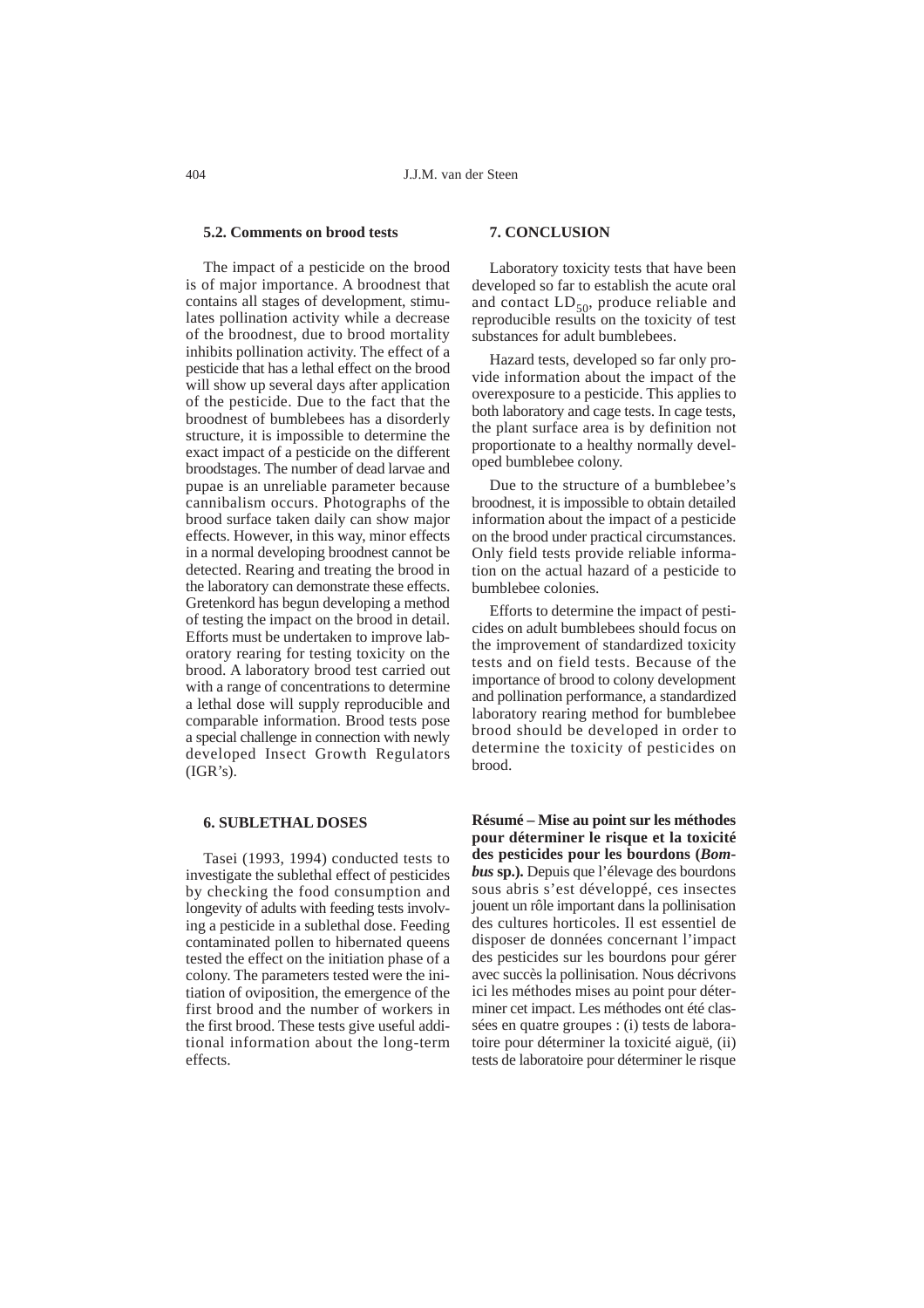encouru par les bourdons, (iii) tests en conditions de (semi) plein champ et (iv) test sur le couvain. La reproductibilité et l'importance des données obtenues pour la pratique sont discutées.

Les tests de laboratoire pour déterminer la toxicité aiguë orale et de contact (tests de DL<sub>50</sub>) peuvent être facilement standardisés et ils fournissent des données reproductibles. Les tests de laboratoire mis au point pour déterminer le risque dû à un pesticide donné vis-à-vis des bourdons sont basés sur une approche pseudo-réaliste du problème. Il y a très souvent une surexposition au pesticide pour une certaine concentration. Les données obtenues ne peuvent pas être comparées entre elles. Dans les tests en semi plein champ, le problème majeur est que l'aire de butinage n'est pas proportionnée à la taille de la colonie de bourdons. Il faut donc adapter la taille de la colonie à la quantité de nourriture qui peut être prélevée, mais cette intervention rend les résultats difficiles à interpréter. Un test en champ fournit des données réalistes sur le risque que représente un pesticide pour une colonie de bourdons mais, lors de l'interprétation des résultats, il faut toujours tenir compte du fait que la parcelle testée n'est qu'une partie de l'aire de butinage globale d'une colonie de bourdons. La présence de couvain est importante pour l'activité pollinisatrice. Le nid à couvain des bourdons est désordonné. Dans un nid à couvain normal, seuls des effets importants peuvent être reconnus. Il faut donc mettre au point l'élevage en laboratoire du couvain de bourdon afin de développer un test standardisé qui fournisse des données reproductibles.

*Bombus terrestris* **/pesticide / toxicité / test LD50 / test de laboratoire / effet sublétal / test semi plein champ / test sur couvain**

**Zusammenfassung – Methoden zur Bestimmung der Giftigkeit von Pestiziden für Hummeln und deren Gefährdung: Eine Übersicht.** Seit der Einführung

von Methoden zur Hummelzucht in geschlossenen Räumen haben diese Insekten zunehmende Bedeutung als Bestäuber im Gartenbau eingenommen. Kenntnisse zum Einfluss von Pestiziden auf Hummeln sind daher für eine erfolgreiche Bestäubungspraxis von groβer Bedeutung. Hier werden Methoden beschrieben, die entwickelt wurden um diesen Einfluss zu bestimmen. Diese Methoden können in verschiedene Bereiche eingeteilt werden: Labortests zur Bestimmung der akuten Toxizität und Gefährdung der Hummeln, Freiland- und Halbfreilanduntersuchungen, und Bruttests. Die Wiederholbarkeit der Ergebnisse und deren Bedeutung in praktischer Hinsicht wird diskutiert.

Labortests zur Bestimmung der akuten oralen und Kontaktgiftigkeit ( $LD_{50}$  Tests) können sehr leicht standardisiert werden, diese Tests liefern zumeist reproduzierbare Ergebnisse. Die zur Bestimmung einer Gefährdung der Hummeln durch bestimmte Pestizide entwickelten Labortests stellen allerdings nur eine pseudorealistische Annäherung an das Problem dar. Oftmals werden die Tiere einem Pestizid in einer bestimmten Konzentration überexponiert, die Ergebnisse solcher Tests sind untereinander oft nicht vergleichbar. In Halbfreilanduntersuchungen ist ein hauptsächliches Problem, dass das Sammelareal und die Gröβe der Hummelkolonie nicht in angemessenem Verhältnis stehen. Daher muss die Koloniegröβe an die sammelbare Futtermenge angepasst werden, dieser Eingriff macht die Ergebnisse allerdings schwer interpretierbar. Feldtests liefern zwar realistische Angaben zur Gefährdung von Hummelnestern durch Pestizide, bei der Interpretation der Ergebnisse muss aber berücksichtigt werden, dass das Testareal nur einen Teilbereich des gesamten Sammelareals der Kolonien darstellt. Die Anwesenheit von Brut ist wichtig für die Bestäubungsaktivität. Brutnester von Hummelnestern sind allerdings von unregelmäβiger Anordnung, daher können normalerweise erst gröβere Schadeinflüsse